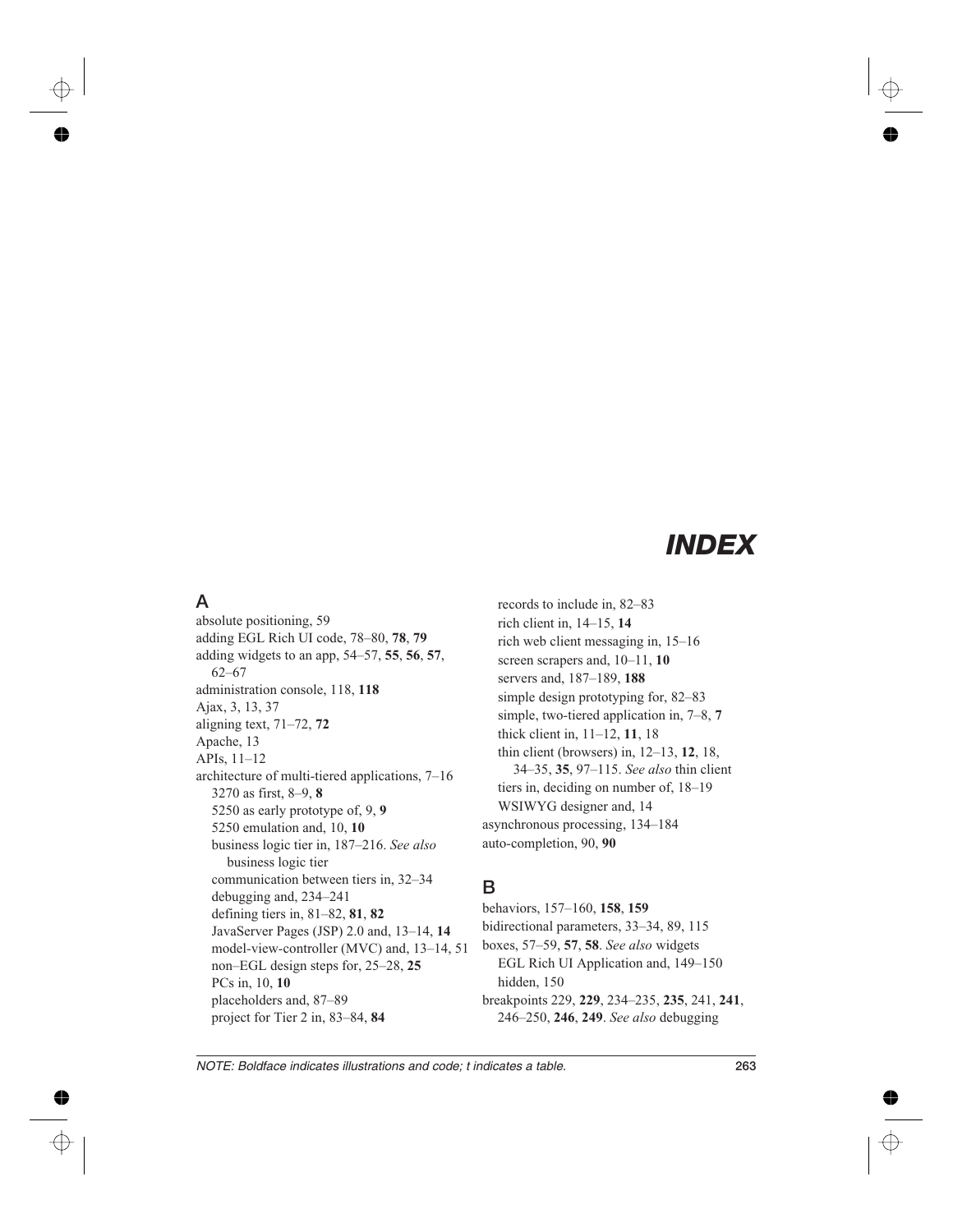browsers, 21 multi*-*tiered application architecture and, 12*–*13, **12** Build Parts Editor, 199*–*207, **199** Build Path dialog, 141*–*142, **141** business logic tier, 187*–*216 Build Parts Editor in, 199*–*207, **199** calls to, 209 configuring the project to talk to the RPG program, 198*–*207, **199** content*-*assist and, 210 EGL and, 187 EGL code added to, 207*–*211 error handling in, 209 JAR file for, 205*–*206, **206** keywords and, 193, 194 linkage part added to, 200*–*205, **200**, **201**, **203**, **204**, **205** messages in, 189*–*192, **191** ORDINQR program in RPG for, 192*–*198 results of application using, 211*–*215, **211***–***215** servers and, 187*–*189, **188** user IDs and passwords in, 191*–*192, 208 buttons, 24, 59, 72. *See also* widgets,

# **C**

 $C/C++$  languages, 19, 20 callback routines, 136 callbacks, 138, 157*–*160 calls, function, 112, **112**, 144, **144**, 209 Cascading Style Sheets (CSS), 3, 147, 153, **153**, 215 centering text, 71*–*72, **72** CGI, 22, 34 check box enabling, 168*–*170, **169**. *See also* event handlers; widgets classes, 161*–*162, **162** cloud computing, 7 COBOL, 7, 17, 19, 21, 50 color, 153 color codes and drop zones, 55, **55**, 63 composite records, 32*–*34 concatenation, 93 Configure Data Controls wizard, 106, **107**

configuring the project to talk to the RPG program, 198*–*207, **199** Construction function, 110 content*-*assist, 110, **111**, 210 copying code/libraries, 139*–*140, **140** packages, 142*–*143, **143** CPU power, 2 cross*–*hatch drop zones, 63*–*64, **64** CRUD servers, 188*–*189, **189** CSS. *See* Cascading Style Sheets

# **D**

data initialization, 110*–*112 DB2, 20 Debug perspective, 231*–*232, **231**, **232** debugging, 4, 93*–*95, **94**, 97, 227*–*251. *See also* error handling breakpoints in, 229, **229**, 234*–*235, **235**, 241, **241**, 246*–*250, **246**, **249** browser selection for, 230, **230** Editor view in, 232, **233** EGL Rich UI Application and, 144, **144**, **145** fixing the error in, 250*–*251, **250**, **251** generated code in, 237, **237** host program, 241*–*251 Interface Mapping error in, 231, **231** JAR file in, 238*–*240, **239**, **240** JavaScript, 228*–*234 launching Debug for, 229, **229** listeners and, 233 logging and, 228, **228** middle tier, 234*–*241 perspective for, 231*–*232, **231**, **232** Preferences dialog setting for, 236, **236** Remote System Explorer and, 242*–*244, **242**, **243** Resume tool in, 247*–*248, **248** Run To Location option in, 249*–*250, **249** service entry point (SEP) in, 242, 244, **245**, 246, **246**, 247, **247** step into setting, 236*–*238, **238** user ID and passwords in, 244, **245** Variables view in, 232, **233**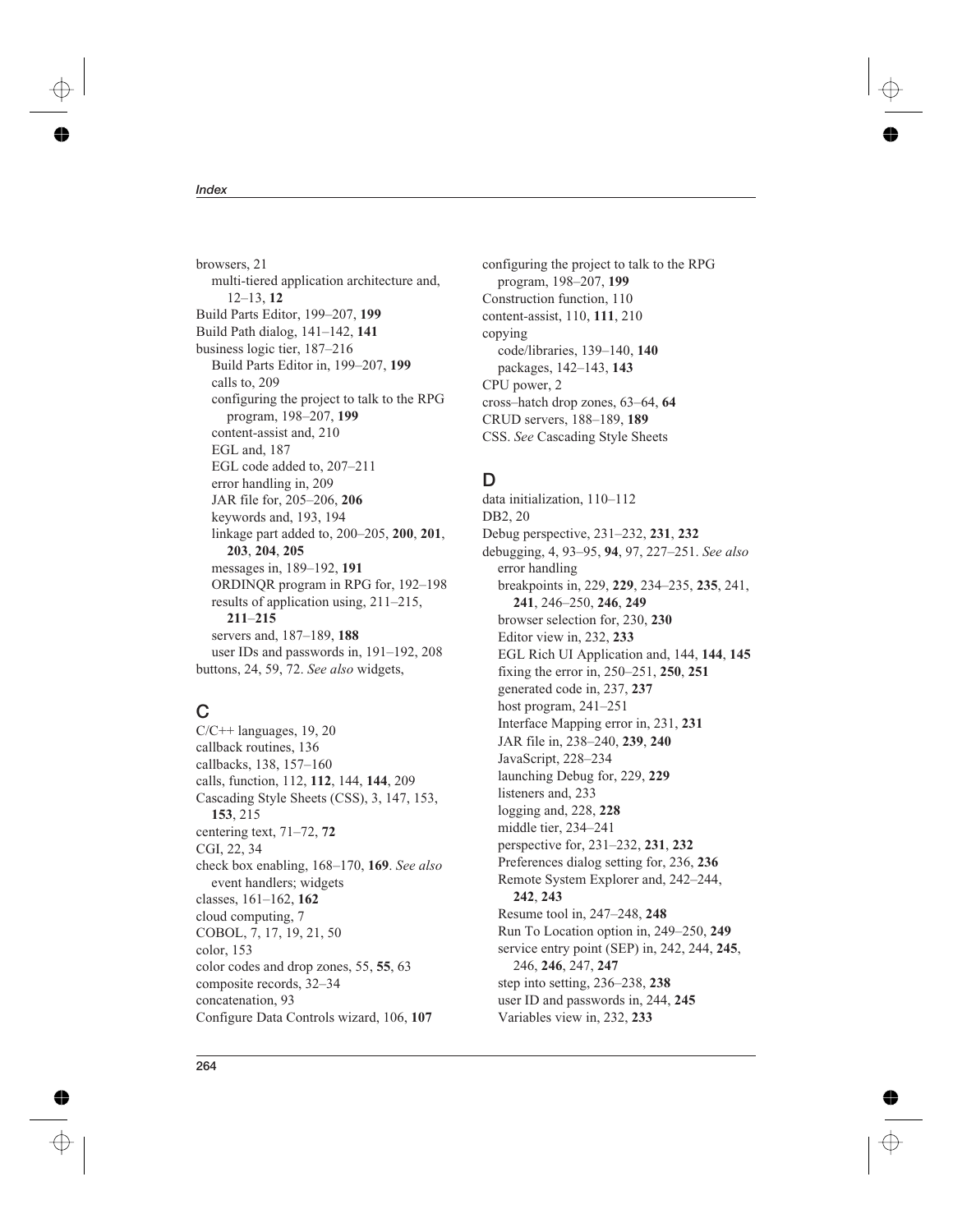defining functions, 225 tiers, 81*–*82, **81**, **82** the web service, 38 delegates, 135*–*136, 171*–*174, **172**. *See also* listeners Design mode, 103, **103**, 103 designing the UI, 22*–*23, **23** development environment, 26 Dijit toolkit, 256. *See also* Dojo distributed services, 7 Dojo, 26, 167, 255*–*260, **259** dotted line areas in WYSIWYG editor, 56, **56** drag symbol, **65** drop zone, 55, **55**, 65, 69. *See also* widgets; WYSIWYG editor cross hatching in, 63*–*64, **64**

# **E**

editable fields, 68 Editor view, for debugging, 232, **233** EGL, 13, 17*–*39 adding EGL Rich UI code, 78*–*80, **78**, **79** assumptions for proceeding with this book and, 21*–*25 bidirectional parameters in, 33*–*34, 89, 115 browsers and, 21 business logic tier and, 187 composite records and, 32*–*34 ease of use with, 19*–*21 extensibility of, 4, 254*–*255, **254** future of, 253*–*262 initializing data in, 89*–*91 inter*-*tier communication in, 32*–*34 interface design using, 23, **23** interface for, 22 JavaServer Faces (JSF), 20 JSON and, 21 library functions in, 20*–*21, **20**, 117*–*118, **117** listeners in, 37*–*38 page handler in, 20 parts in, 20 programming language and, 21 RDi*-*SOA and, 19, 21 record definition using, 29*–*32, **29**, **30**, **31**

REST and, 21 reuse concepts in, 115 servers and, 19, 21 SOAP and, 21 technology*-*centric design of, 18 thick client and, 19 thin client and, 19*–*21, **20**, 34*–*35, **35** UI design using, 22*–*23 web services and, 35*–*36, **36** widgets and, 24*–*25 EGL Free, 4*–*5, 260*–*261 EGL library functions, 20*–*21, **20**, 117*–*118, **117** EGL Rich UI application, 4, 133*–*185 asynchronous processing in, 134*–*184 attaching to the service with, 175*–*181, **175***–***177** behaviors and, 157*–*160, **158**, **159** boxes added to, 149*–*150 Build Path dialog in, 141*–*142, **141** callback routines and, 136, 157*–*160 calling functions in, 144, **144** Cascading Style Sheet (CSS) and, 147, 153, **153** classes and, 161*–*162, **162** delegates in, 135*–*136, 171*–*174. *See also* listeners error handlers, 140*–*141, **141**, **143** event*-* driven processing in, 135 finished example design for, **146** GoogleMaps application for, 24*–*25, **25**, 146, **146**, 163*–*171, **165**, **170**, **171** Grid widget in, 149 hidden boxes and, 150 Infobus and, 137, 181*–*184, **184** integrating additional technologies in, 162*–*171 listeners in, 135*–*136 naming conventions for, 148 OpenAjaxHub technology and, 137 ports for, 178 publish*-*and*-*subscribe concept in, 136*–*137, **136** rapid application design in, 145*–*146 synchronous processing in, 134*–*135, **134**, 137*–*145 testing, 180*–*181, **180** testing/debugging, 144, **144**, **145** UI separated from business logic in, 146*–*147 emulators, 9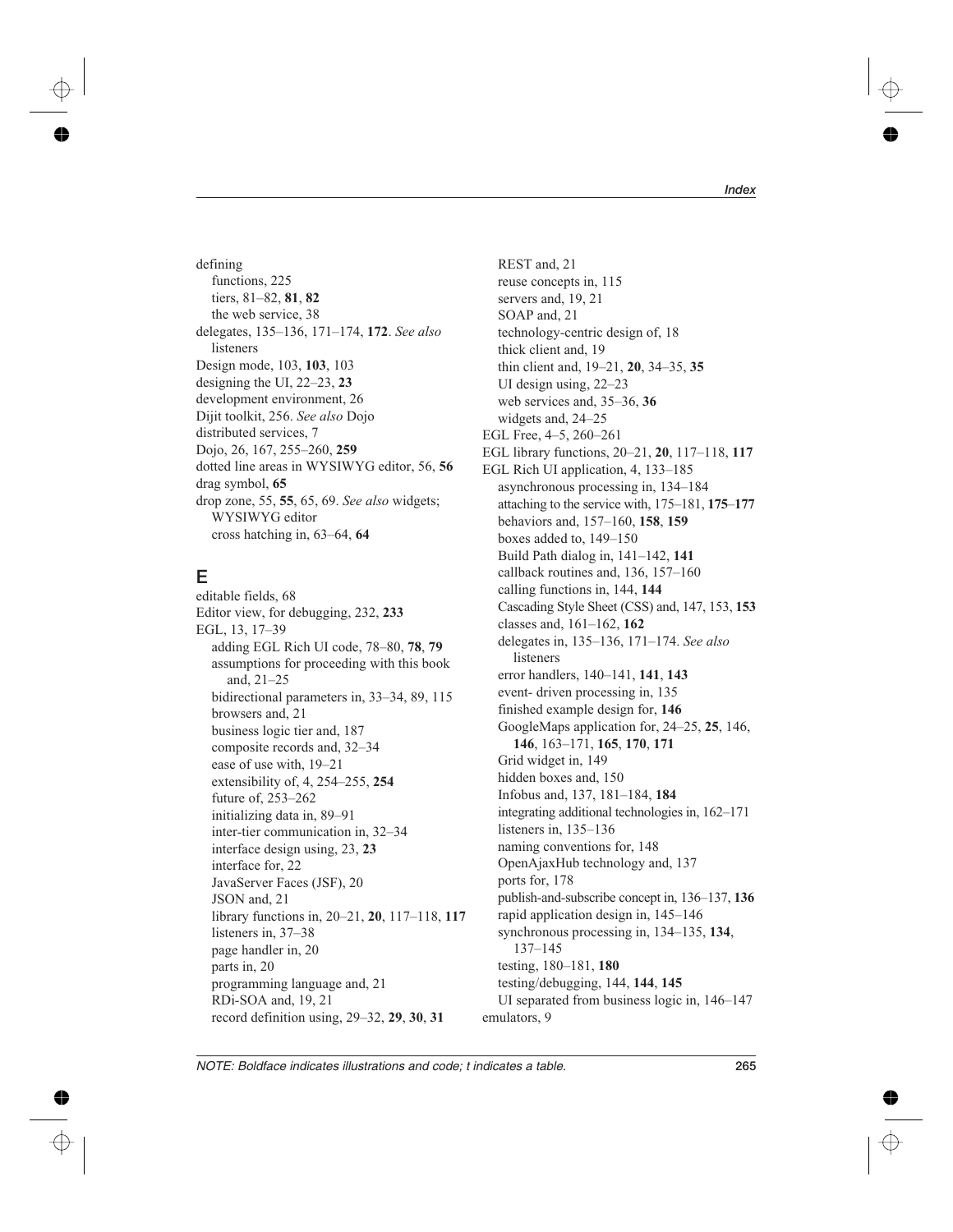Enterprise Archive (EAR) projects, 84 error handling, 4, 91*–*92, 140*–*141, **141**, **143**, 217*–*251. *See also* debugging architecture for, 217 business logic tier and, 209 coding for, 219*–*227 debugging and, 227*–*251. *See also* debugging error messages in, 218*–*219, **218** Error record in, 219*–*227 logging in, 217, 222*–*224, 228, **228** sample code for, 218*–*219, **218** timestamp for, 224*–*227, **227** visual indicators for, 220*–*222 event handlers, 168*–*170, **159** adding action to widgets, 74*–*77, **75**, **76**, **77** event*-*driven processing, 135 Excel, 23 Executive Dashboard, 254*–*255, **254**, **255** extensibility of EGL, 4, 254*–*255, **254** extensions, 86 external applications for web pages, 24 GoogleMap, 24*–*25, **25**, 146, **146**, 163*–*171, **165**, **170**, **171** timestamp for errors, 224*–*227, **227** external references, 122*–*123, **123** External Type, 163*–*171

## **F**

5250 as early prototype of multi*-*tiered application, 9, **9** 5250 emulation, 10, **10** fetch function, 88 folders, 98*–*99, **98**, **99** adding, 163*–*164, **164** creating, 52, **52** fonts, 155 format of the book, 5 formatting, 152*–*162 Cascading Style Sheet (CSS) and, 153, **153** color, 153 EGL Rich UI Application and, 144, **144**, **145** fonts, 155 HTML and, 153 justification, 161, **161** padding and spacing, 156, **156**

width adjustment in, 156*–*157, **157**, 158*–*162 framework for application, 81*–*96 function calls, 112, **112** functions defining, 225 in example application, 92*t* future of EGL Rich UI, 253*–*262

## **G**

getter functions, 88 GoogleMaps application, 24*–*25, **25**, 146, **146**, 163*–*171, **165**, **170**, **171** graphical UIs, 2*–*3 green screen vs. Rich UI applications, 2 grid computing, 7 Grid widget, 24, 149. *See also* formatting; widgets formatting, 152*–*162 text added to, 151*–*152 updating, 152

## **H**

Hibernate, 26 hidden boxes, 150 hierarchy popup, 65*–*66, **66**, 69 host program debugging, 241*–*251 host tables, 243 HTML, 3, 13, 15, 23, 100, 153 HTTP servers, 13

## **I**

IBM i, 2, 5, 21 IBM Rational, 17*–*39 ILE, 2, 25, 26 Infobus, 134, 137, 181*–*184, **184**, 253, 254 initializing data in EGL, 89*–*91, 110*–*112 Installation Manager, 42*–*44, **42**, **43**, **44**, 261 integrating additional technologies, 162*–*171 inter*-*tier communication, 32*–*34 interface design, 23, **23** Interface Mapping error, 231, **231** ISAM, 2 iSeries Access, 9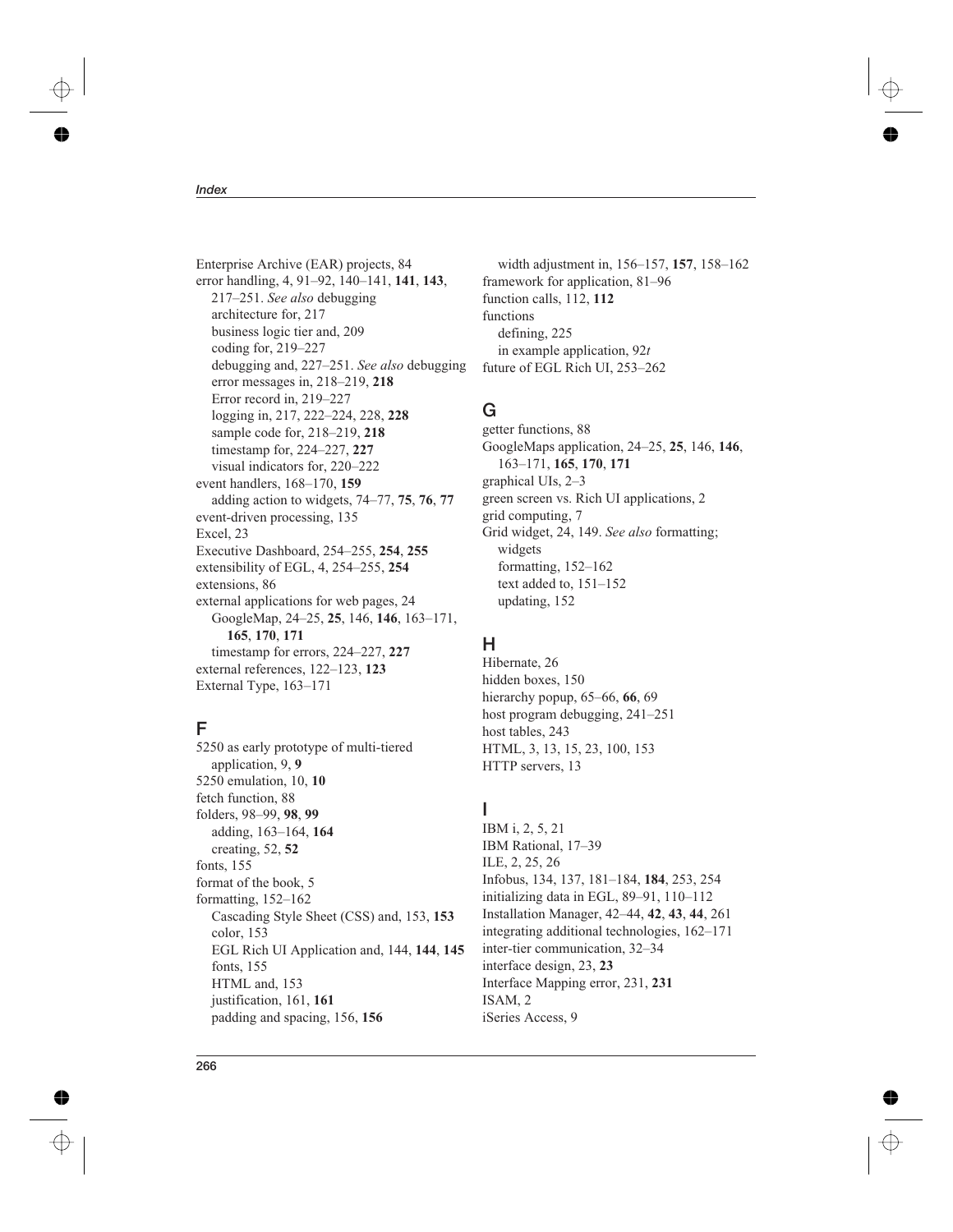# **J**

JAR file business logic tier and, 205*–*206, **206** debugging and, 238*–*240, **239**, **240** Java, 3, 9, 18, 19, 25, 26, 49, 167, 253 Java Toolbox, 26 JavaScript, 3, 15, 25, 26, 28, 97, 167, 253 debugging and, 228*–*234 JavaScript Object Notation. *See* JSON JavaServer Faces (JSF), 20 JavaServer Pages (JSP), 50, 100, 101, 189, 215 multi*-*tiered application architecture and, 13*–*14, **14** JAX, 25, 26 jQuery, 255 JSON, 3, 4, 15, 16, 21, 28, 37 justification/alignment, 161, **161**

# **K**

keywords, 90*–*91, 193, 194

## **L**

labels, 24 Laffra, Chris, 158 libraries copying, 139*–*140, **140** proxy, 86, 124 library functions, EGL, 20*–*21, **20**, 117*–*118, **117** Lines array, 106*–*108, **107** linkage parts, 200*–*205, **200**, **201**, **203**, **204**, **205** Linux, 9 listeners, 37*–*38, 135*–*136. *See also* delegates debugging and, 233 logging, 217, 222*–*224, 228, **228**. *See also* debugging; error handling

## **M**

maximizing the view, 75, **75**, 109 messaging business logic tier and, 189*–*192, **191** Infobus and, 181*–*184, **184** record definition and, 29*–*32, **29**, **30**, **31** rich web client, 15*–*16

model*-*view*-*controller (MVC), 13*–*14, 51 modes in designer, 102, **102** multi*-*tiered applications, architecture of. *See* architecture of multi*-*tiered applications MyEclipse, 19, 26

#### **N**

naming conventions, 148 EGL Rich UI Application and, 148 packages, 85*–*87, 86*t* servers, 192 widgets, 56, **57**, 60, **60** nested boxes, 58, **58**, 60, **60** Net, 260 .NET, 18, 22 NetBeans, 19 New EGL Data Variable wizard, 105*–*110, **105** new project creation, 47*–*59, **47** defining tiers in, 81*–*82, **81**, **82** folder creation in, 52, **52** folder organization and, 98*–*99, **98**, **99** for Tier 2, 83*–*84, **84** framework for, 81*–*96 package creation in, 52 page handlers and, 50*–*51, **51** perspectives in, 48*–*50, **49** placeholders and, 87*–*89 records to include in, 82*–*83, 83*t* rich UI application creation in, 50*–*54 Rich UI handler in, 50*–*51, **51**, 52*–*54, **53** simple design prototyping for, 82*–*83 type of project in, 47*–*48, **48** non*-*EGL design of multi*-*tiered application, 25*–*28, **25** null values, 124, 130

# **O**

onConstruction function, 110 onPrerender function, 110 OpenAjax, 137, 215 OpenAjaxHub, 4 ORDINQR program in RPG, 192*–*198 output of example application, **95**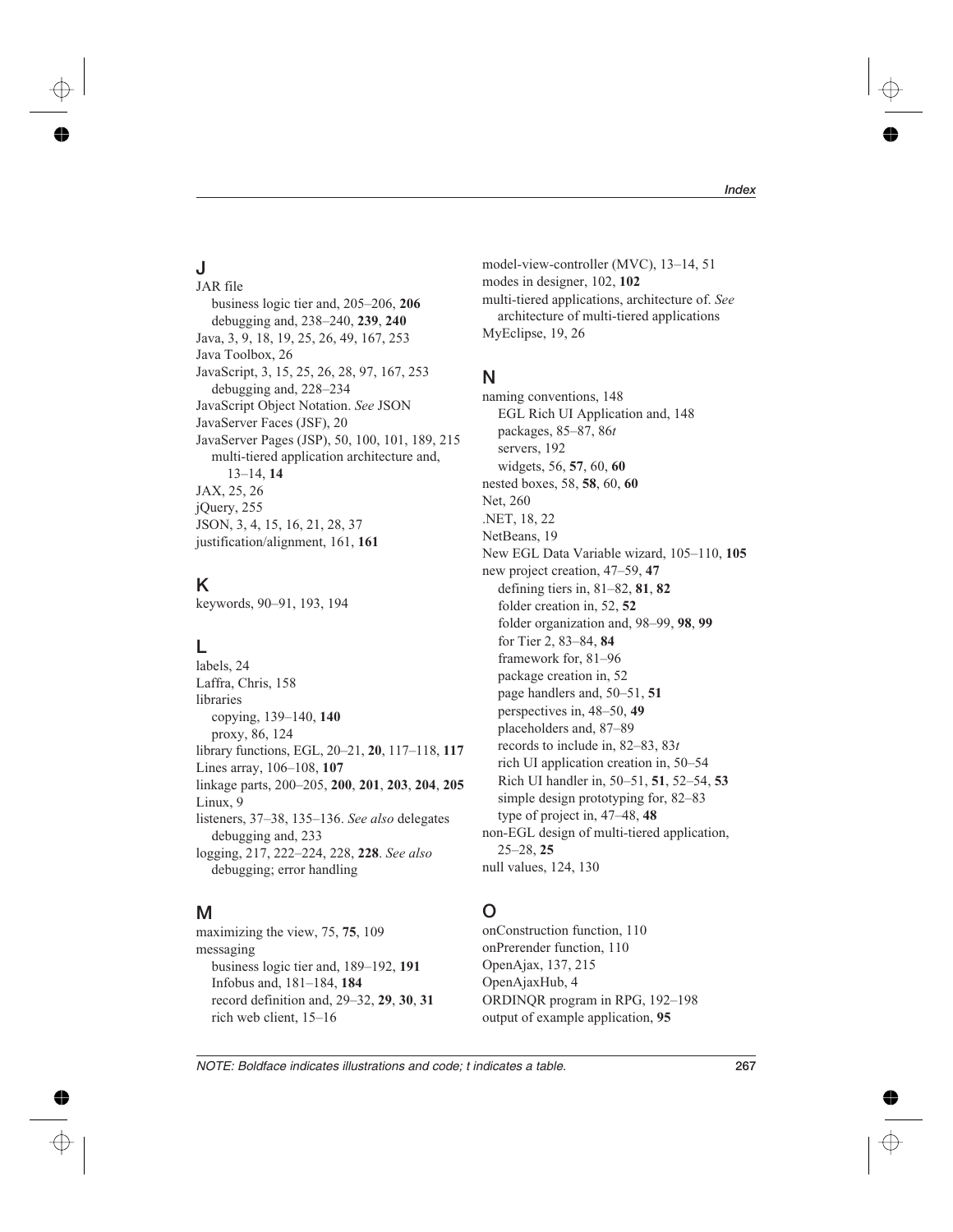## **P**

packages, 42*–*43, 84*–*87 copying, 142*–*143, **143** creating, 52 naming, 85*–*87, 86*t* placeholders and, 87*–*89 web services and, 119, **119** padding and spacing, 156, **156** Page Data view, 103*–*104, **104** page handlers, 20, 50*–*51, **51**, 104, 110, **111** Palette, 55, **55** panning, 56 parameters, bidirectional, 33*–*34, 89, 115 parts, in EGL, 20 web services and, 120, **120**, **121** passwords, 191*–*192, 208, 244, **245** PCs in multi*-*tiered applications, 10, **10** Perl, 18, 34 perspectives, 46, 48*–*50, **49** PHP, 18, 19, 34, 260 placeholders, 87*–*89, 138*–*140, **140** port numbers for services, 118*–*119, **119**, 126, 178 Prerender function, 110 programming languages, 21 Project Explorer, 47 Project Interchange Files (PIFs), 5 Properties dialogs, 61*–*62, **61**, **62**, 67*–*68, **67**, **68**, 71, **71**. *See also* formatting proxy libraries, 86, 124 publish*-*and*-*subscribe concept, 136*–*137, **136** Python, 18

## **Q**

query servers, 188

## **R**

radio buttons, 24. *See also* widgets Rational, 26 Rational Business Developer, 3, 42, 260*–*261 Rational Developer for the i, 3, 42 Rational Team Concert for i (RTCi), 44 RDi*-*SOA, 3, 5, 13, 19, 21, 97 installation for, 41*–*44, **42***–***44** splash screen for, 46, **46**

records, 82*–*83, 83*t* composite, 32*–*34 definition for, 29*–*32, **29**, **30**, **31** Remote System Explorer, 242*–*244, **242**, **243** Representational State Transfer. *See* REST REST, 4, 15, 16, 21, 25, 28, 117*–*118 EGL library functions and, 117*–*118, **117** web services and, 36, 120, 124 Resume tool, in debugging, 247*–*248, **248** reuse concepts, 3*–*4, 115 copying code and libraries for, 139*–*140, **140** rich client architecture, 14*–*15, **14** Rich Internet Application (RIA), 3 Rich UI, 2, 133*–*134. *See also* EGL Rich UI Application Rich UI application creation, 50*–*54 Rich UI editor, 54, **54** Rich UI handler, 50*–*51, **51**, 52*–*54, **53** rich web application, **1** rich web client messaging, 15*–*16 RPG, 2, 7, 13, 17, 19, 21, 22, 34, 50 business logic tier and, configuring the project to talk to, 198*–*207, **199** Run To Location option, in debugging, 249*–*250, **249** runtime serves, 113*–*114, **114**

## **S**

screen scrapers, multi*-*tiered application architecture and, 10*–*11, **10** servers, 19, 21, 118 business logic tier and187*–*189, **188** CRUD, 188*–*189, **189** HTTP, 13 IBM i, 2, 5 naming, 192 port numbers and, 118*–*119, **119**, 126 query, 188 runtime, 113*–*114, **114** service entry point (SEP), 242, 244, **245**, 246, **246**, 247, **247** services. *See* web services Simple Object Access Protocol. *See* SOAP SOA, 4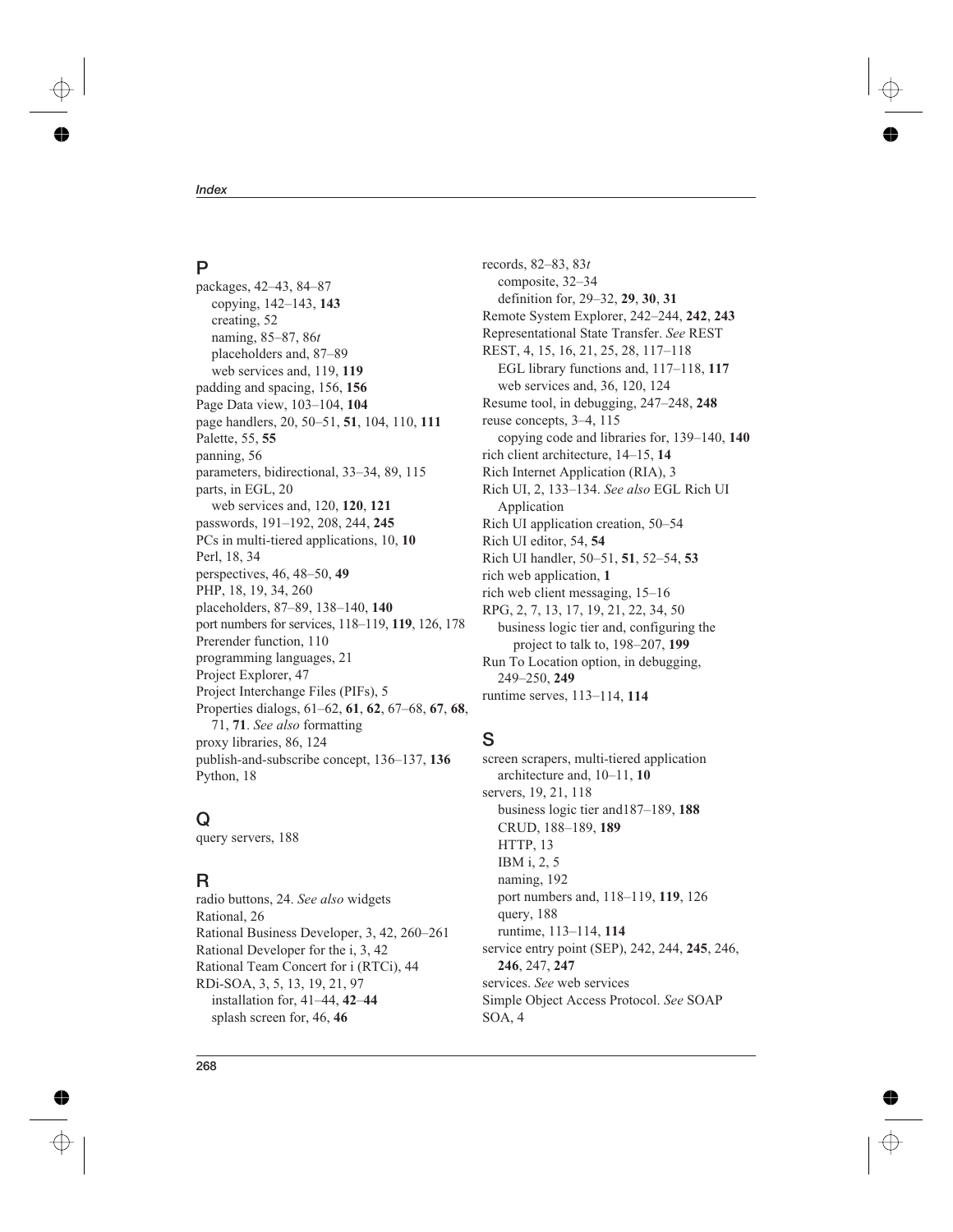SOAP, 15*–*16, 21, 25, 28, 117*–*118 EGL library functions and, 117*–*118, **117** web services and, 36, 120, 124 spacing text, 156, **156** spanning boxes, 58, **58** splash screen for, in RDI*-*SOA, 46, **46** split screen mode, 102, **102** Spring, 26 SQL, 19, 20 step into debugging, 236*–*238, **238** synchronous processing, 134*–*135, **134**, 137*–*145

## **T**

3270 as first multi*-*tiered application, 8*–*9, **8** Target Runtime, 84, **85** technology*-*centric design of EGL, 18 templates, 100 service part, 120, **121** testing, 93*–*95, **94**. *See also* debugging EGL Rich UI Application and, 144, **144**, **145**, 180*–*181, **180** thin client web page, 113*–*115, **113**, **115** web services and, 128*–*130, **128**, **129**, **130**, **131** TextLabel, 59, 64*–*66, **64** thick client, 11*–*12, **11**, 18 EGL and, 19 thin client, 18, 34*–*35, **35**, 97*–*115 design of, 97*–*98 EGL and, **20** folders to organization project for, 98*–*99, **98**, **99** function calls in, 112, **112** initializing data for, 110*–*112 multi*-*tiered application architecture and, 12*–*13, **12** page handlers in, 104, 110, **111** test page run for, 113*–*115, **113**, **115** variables for, 103*–*110 web page creation for, 100*–*103, **100***–***103** tiers, number of, 18*–*19 timestamp for errors, 224*–*227, **227** TIOBE, 19 TN5250J, 9 Tomcat, 13, 18, 19 two*-*tiered application, 7*–*8, **7** type of project, 47*–*48, **48**

# **U**

UI design, 22*–*23 Universal Description Discovery and integration (UDDI), 15 updates/saves in WYSIWYG editor, 62 updating the widget, 152 URI definition for web service, 38 user IDs and passwords in, 191*–*192, 191, 208, 244, **245**

#### **V**

variables, 103*–*110 Configure Data Controls wizard for, 106, **107** Lines array and, 106*–*108, **107** New EGL Data Variable wizard for, 105*–*110, **105** Variables view, in debugging, 232, **233** views, 46 Visual Ajax Studio, 26 Visual Basic, 18

#### **W**

Web 2.0, 3, 13 web page creation, 100*–*103, **100***–***103** Web perspective, 103 web service, 35*–*36, **36**, 117*–*132 creating, 120*–*125 defining, 38 EGL library functions and, 117*–*118, **117** EGL Rich UI Application and attachment to, 175*–*181, **175***–***177** external references in, 122*–*123, **123** function definitions for, 122, **122** listeners for, 37*–*38 null values in, 124 package for, 119, **119** parts for, 120, **120**, **121** port numbers for, 118*–*119, **119**, 126, 178 proxy libraries for, 124 REST, 36 sharing, 125*–*128 SOAP vs. REST in, 36, 120, 124 template for, 120, **121** testing, 128*–*130, **128**, **129**, **130**, **131** URI definition for, 38